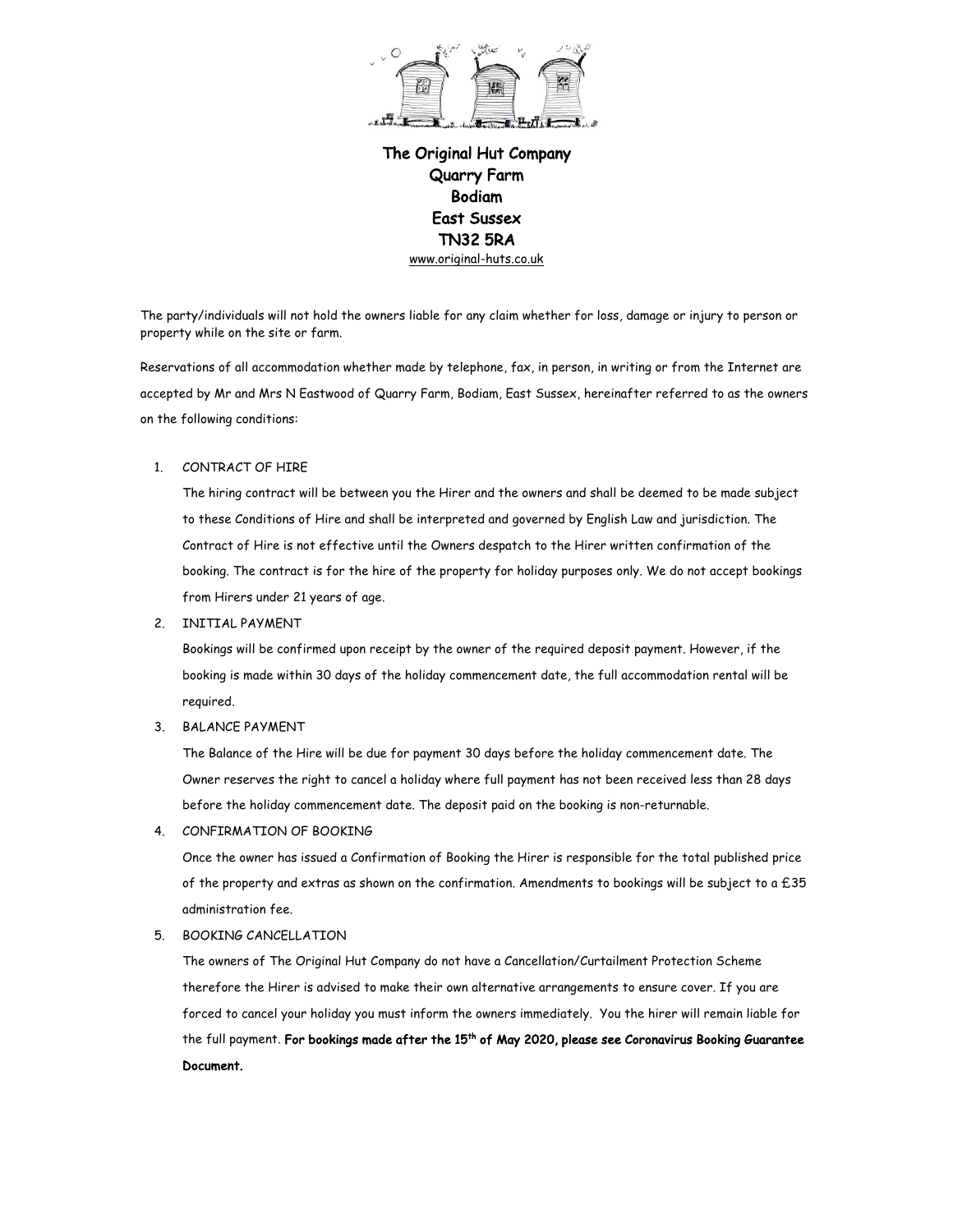

## 6. AMENITIES

The use of accommodation and amenities, where offered, such as play areas, bicycles, rowing boats etc. is entirely at the users' risk, and no responsibility can be accepted for injury, or loss or damage to user's or visitors' belongings. However, the Owner does not seek to exclude or limit legal liability for the negligence of their servants or agents.

## 7. PARTY NUMBERS

In no circumstances may more than the maximum number of persons, as stated in the brochure or on the website, occupy a property. The Owner reserves the right to refuse admittance if this condition is not observed. In addition, the Owner reserves the right to refuse or revoke any bookings from parties that may in their opinion (and at their discretion) be unsuitable for the property concerned.

8. HIRER'S RESPONSIBILITIES

The Hirer is responsible for the property and is expected to take all reasonable care of it, leaving the property and its contents clean and tidy at the end of the hire period.

9. DAMAGE

All damages and breakages are the legal responsibility of the Hirer and should be notified to the Owner or Keyholder before the end of your holiday. Their cost shall be refundable on demand. Minor damage or breakages will not normally be charged but in circumstances where extra cleaning is required or there has been breakage or damage beyond what is reasonably expected, the Owner reserves the right to charge you for any additional costs incurred as a consequence and may, at their discretion, refuse future bookings.

10. SECURITY DEPOSITS

The Owner reserves the right to request payment of a security deposit should it be deemed necessary. Any Security Deposit charged by the owner will be cashed before the start of the holiday and reimbursed promptly after the holiday (less charges which have been incurred).

11. LITERATURE

The Owner takes every care to ensure the accuracy of the property descriptions. All information in our brochure and on The Original Hut Company website is given in good faith and is believed to be correct at the time of going to press, but the Owner cannot be held responsible for changes beyond its control, which may become known after publication of this literature. In addition, whilst properties may be described as non-smoking or no pets, this cannot be guaranteed. The Owner's description of a cottage shows the amenities available at that property, but generally does not state what is not available. Please be aware that if a property is advertised as having an enclosed garden, this does not necessarily mean a secure garden. It may be enclosed by hedging or open style fencing.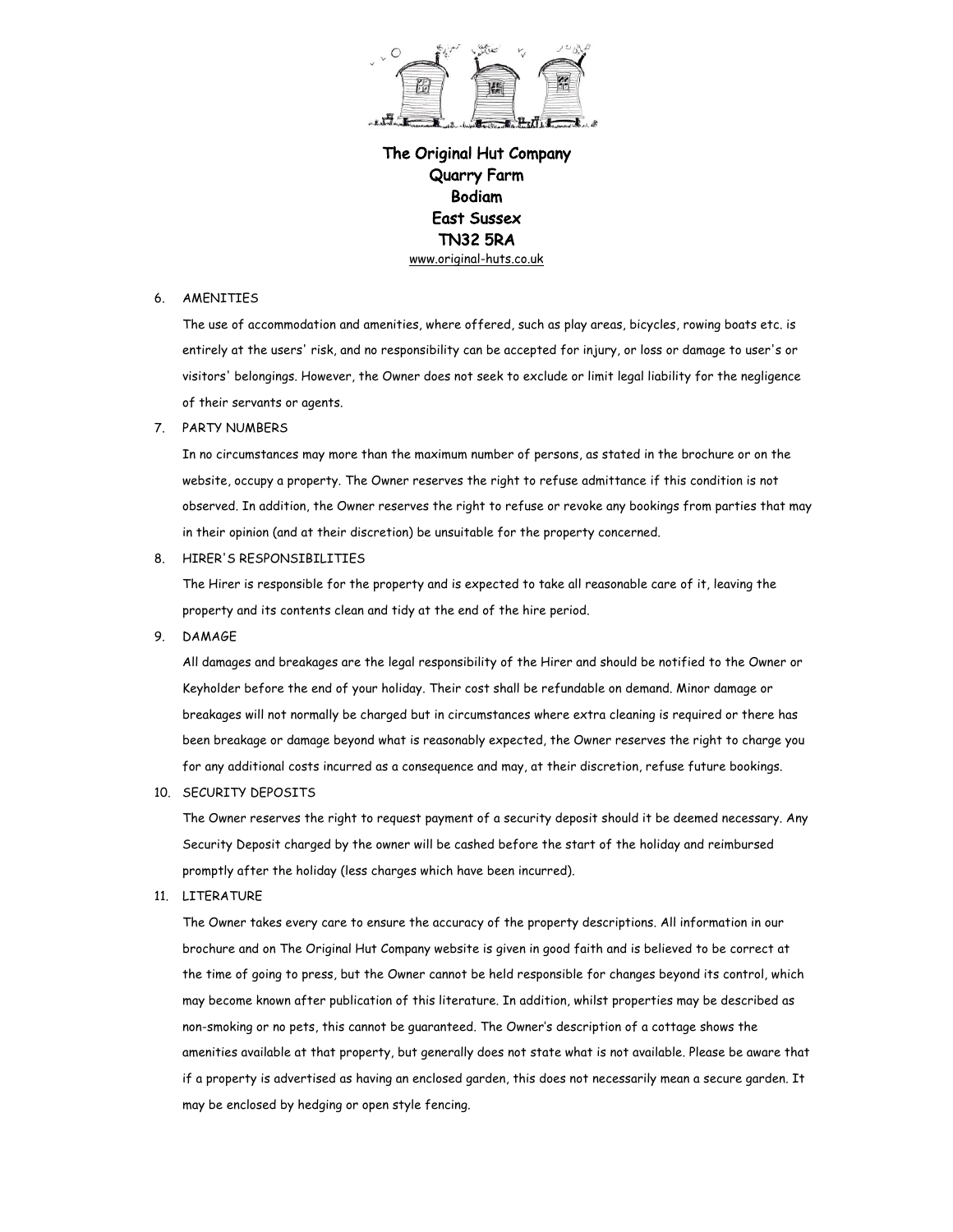

Further, the Owner will not be liable to you, any member of your party or person visiting the property during the period of your hire of it for happenings outside its reasonable control, such as breakdown of domestic appliances, plumbing, wiring, temporary invasion of pests, damage resulting from exceptional weather conditions or other unforeseeable circumstance.

12. LEGAL

In the event of any disputes arising between parties it shall be referred to the jurisdiction of the English courts only and any actions shall be heard in the court for the area in which the property is situated. Any contract shall be governed by English law and interpretation. Any disputes arising between The Owners and the Hirers, if not mutually resolved, can be referred to a single arbitrator agreed, or in the default of such agreement, to the President for the time being of the Law Society or Institute of Arbitrators. In either case, such arbitration would be subject to the provisions of the Arbitration Act of 1996 or any statutory modification thereof for the time being in force. All parties will contribute equally to the cost of Arbitration.

## 13. AVAILABILITY

The Hiring Contract is made on the understanding that the property and its facilities as published will be available for the dates stated. In the unlikely event that a property is not available through events arising outside the control of the owners, then the owners may be forced to cancel the booking. The Hirer will be advised as early as possible. Where possible, The Hirer will be offered suitable alternative accommodation, which, if not acceptable, will entitle the Hirer to a refund of all monies due. The Hirer will not as a result have any further claims against the owner. Please note that reservation requests taken via our website are not confirmed bookings until we have contacted you and accepted a payment.

14. COMPLAINTS

In the event that the Hirer has any problems or concerns with the accommodation please inform the staff on duty immediately to enable them to take the appropriate action.

15. BEHAVIOUR AND STANDARDS

By making a booking with us you have entered a contract in which you undertake, on behalf of yourself and the people in your party (including children), to adopt the following standards of behaviour: To act in a courteous and considerate manner towards us, our staff, and other guests. To supervise children properly so that they are not a nuisance or danger to themselves or others. Please always note that the safety of children is the responsibility of their parents or guardians.